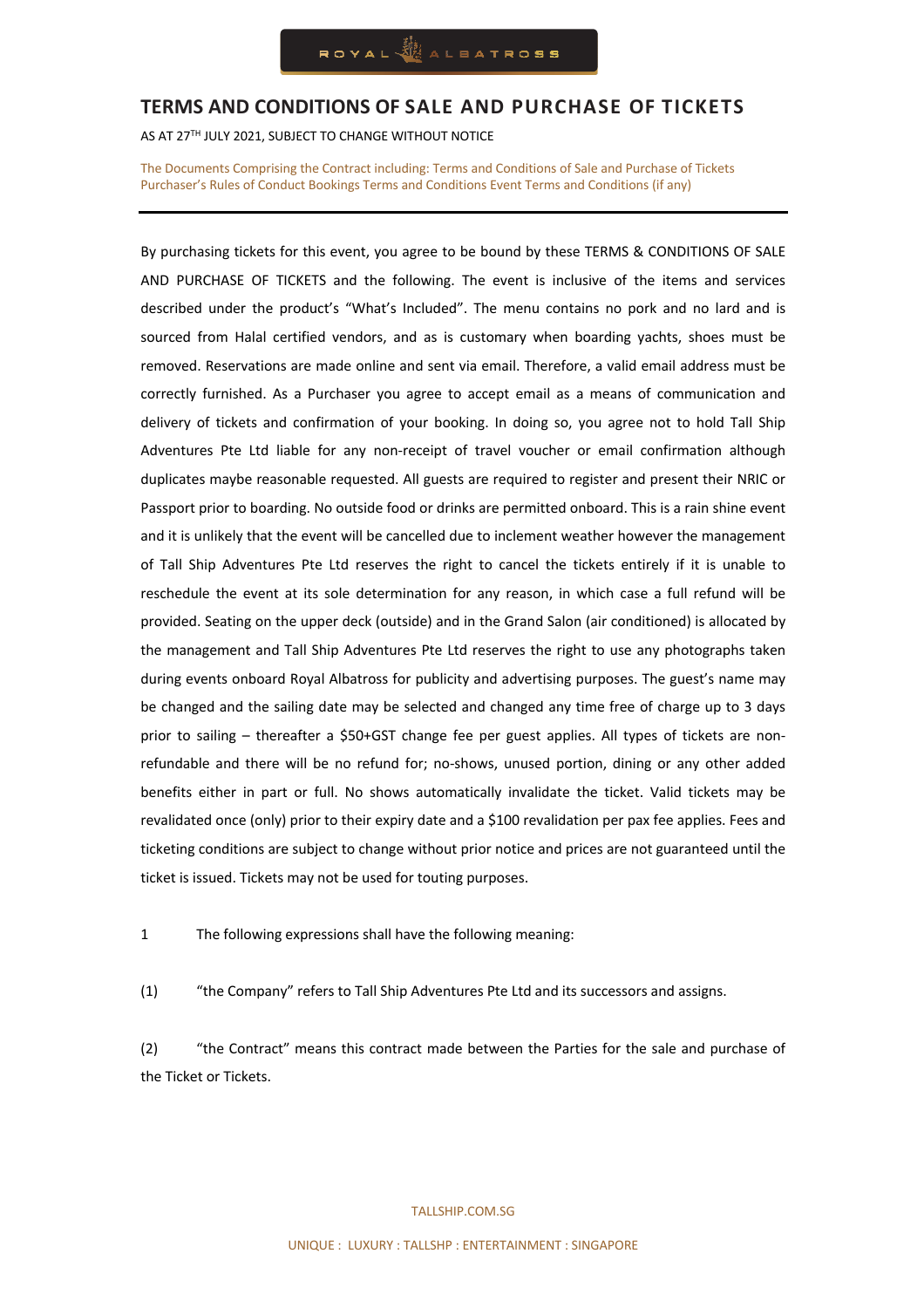# **TERMS & CONDITIONS OF SALE AND PURCHASE OF TICKETS - PAGE 2/7 AS AT 27TH JULY 2021, SUBJECT TO CHANGE WITHOUT NOTICE**

(3) "Cruise" means the cruise on the Vessel, as organized by the Company and informed by the Company through the Company's website or by other means, subject to changes or withdrawal which may be made by the Company without notice.

(4) "Guests" means the Purchaser and/or its employees, agents, contractors, guests, pets and other persons invited or permitted by the Purchaser and the Company to enjoy the Cruise.

(5) "Purchaser" means the person who purchased the Tickets from the Company whether for the enjoyment of itself or of its Guests, which person (if an individual) shall be not less than 21 years of age, and "Purchasers" means all such persons.

(6) "Parties" refers to the Purchaser and the Company, and "Party" refers to either of them.

(7) "Ticket" or "Tickets" means the ticket or tickets sold by the Company and purchased by the Purchaser for enjoyment of the Cruise.

(8) "Vessel" means the vessel known as the Royal Albatross.

2 It shall be the responsibility of the Purchaser to ensure that any booking for the Tickets is made by the Purchaser personally or by the person authorized by the Purchaser to do so and the Company may but shall not be obliged to verify the identity of the Purchaser or the authority of such person. The Company's approval of the Purchaser's booking for any Cruise shall be subject to these terms and conditions and the Bookings Terms and Conditions, and the Event Terms and Conditions (if any) and other terms and conditions imposed by the Company from time to time. Any conflict between these terms and conditions and other terms and conditions will be resolved by giving precedence to these terms and conditions.

3 The Purchaser shall make payments for the Tickets in such sums and in such manner as may be required or permitted by the Company from time to time, and upon such terms and conditions as informed by the Company through the Company's website or by other means deemed by the Company to be appropriate. The Purchaser and its Guests may not enjoy any Cruise until all payments for the Tickets are received by the Company in full, at the times and by the payment method required by the Company.

4 Where any Cruise is to be enjoyed by any Guest, the Purchaser shall within the period set by the Company: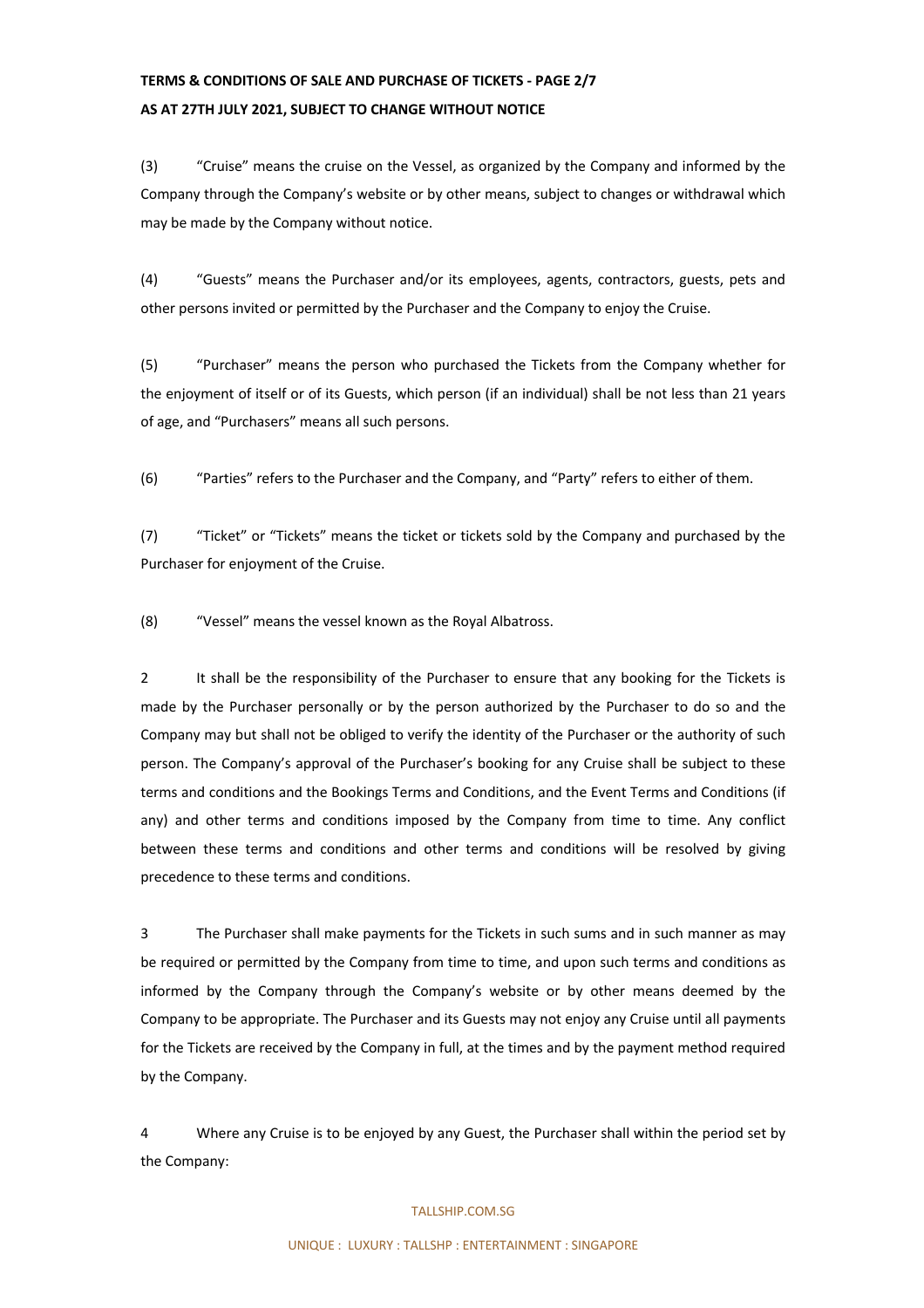## **TERMS & CONDITIONS OF SALE AND PURCHASE OF TICKETS - PAGE 3/7 AS AT 27TH JULY 2021, SUBJECT TO CHANGE WITHOUT NOTICE**

(1) deliver an accurate and complete list of its Guests to the Company in the manner required by the Company

(2) indicate in such list, any maladies and dietary restrictions of its Guests and inform the Company of any other matter which may affect the Company's decision whether or not to permit any Guest to board or remain on the Vessel or the Company's premises or on the terms and conditions of such permission. Notwithstanding the foregoing, the Company may accept the Purchaser or its invitee as a Guest or may agree to assist the Purchaser or its invitee to board, move on or remain on the Vessel or disembark from the Vessel notwithstanding that the Purchaser or its invitee was not listed as required or suffers from any malady or restriction or the Company knows of any matter described above. If the Company chooses to do so for any reason:

(a) the Purchaser shall bear the risk and expense of any measures taken by the Company to enable the Company to do so; and

(b) without prejudice to the rights of the Company under Condition 8, the Company shall not be liable for any claim made by the Purchaser or such Guest for any injury or death suffered by them while boarding or being assisted or remaining on or disembarking from the Vessel and the Purchaser shall, without prejudice to Condition 8, indemnify the Company and its employees, agents and contractors against such claims.

5 The Purchaser will not provide or procure any third party to provide any supplies, service or facilities for consumption or use on the Vessel, except as may be approved by the Company at its discretion. Even where the Company approves any supplies, services and facilities provided by the Purchaser or a third party, the Company will not be responsible or liable for any losses, damages or injuries resulting from the same.

6 The Purchaser will ensure that:

(1) it complies with and observes the Purchaser's Rules of Conduct set by the Company from time to time;

(2) it communicates to all Guests, all requirements of the Company where relevant to the Guests;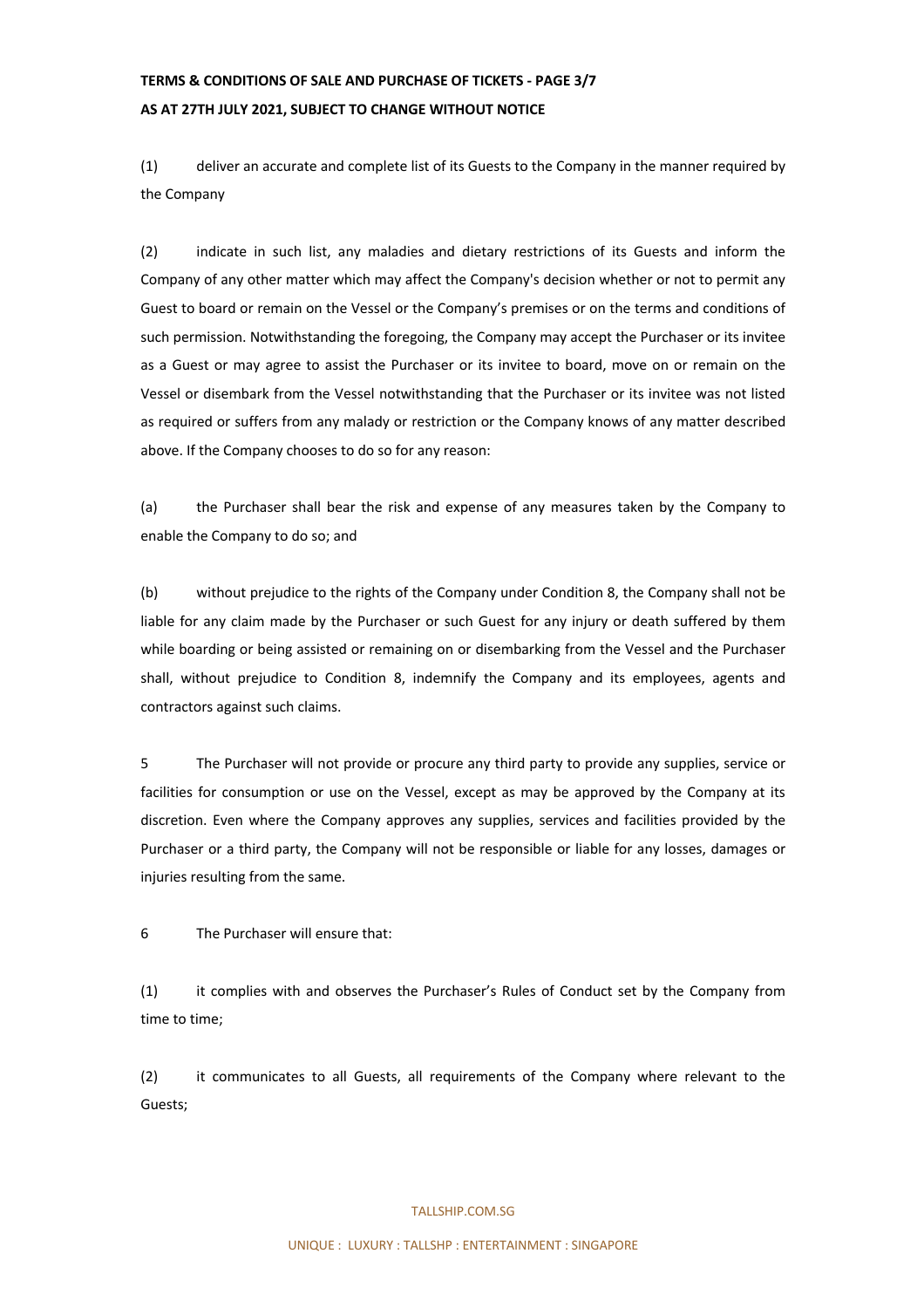# **TERMS & CONDITIONS OF SALE AND PURCHASE OF TICKETS - PAGE 4/7 AS AT 27TH JULY 2021, SUBJECT TO CHANGE WITHOUT NOTICE**

(3) it makes all necessary travel arrangements for all Guests, to and from the points of embarkation and disembarkation from the Vessel and all laws, government regulations and orders associated with all points of travel are complied with in respect of all Guests;

(4) only persons named in the list of Guests provided by it to the Company under these terms and conditions will embark onto the Vessel and;

(5) such persons shall receive and accept the advisory and declaration issued by the Company to Guests (including the waiver form required by the Company) at the times and in the manner set by the Company.

7 The Purchaser shall and shall ensure that all Guests shall at all times during embarkation onto or disembarkation from the Vessel and while on the Vessel:

(1) comply at all times with the reasonable instructions of the master and crew of the Vessel who shall at all times remain in command and control of the Vessel; and conduct themselves in such a manner as may not cause loss, damage, danger, distress, offence, annoyance or inconvenience to themselves or to any other person, or living being (including the Company, its employees, agents, contractors, or any accompanying pets.) or as may subject the Company to prosecution or action by the relevant authorities;

(2) have the mental and physical fitness to endure the Voyage; and

(3) comply with such advisory and declaration and the safety, health, environmental, security, regulatory and other directions, instructions and requirements of the Company, its employees, agents and contractors.

8 The Parties recognise that the Cruise on the Vessel is intended to provide Guests with a unique outdoor experience at sea - on the open decks of a traditional sailing ship. The Vessel and its many masts, sails, ropes, pulley blocks, lines, chains, yards, booms, spars, pin rails, rigging and safety, life-saving, navigation, communications, manoeuvring, anchoring and signalling equipment are actively used during the Cruise by the crew to operate the Vessel who pull on the ropes, climb the masts and work overhead as the Vessel responds to the wind and the waves.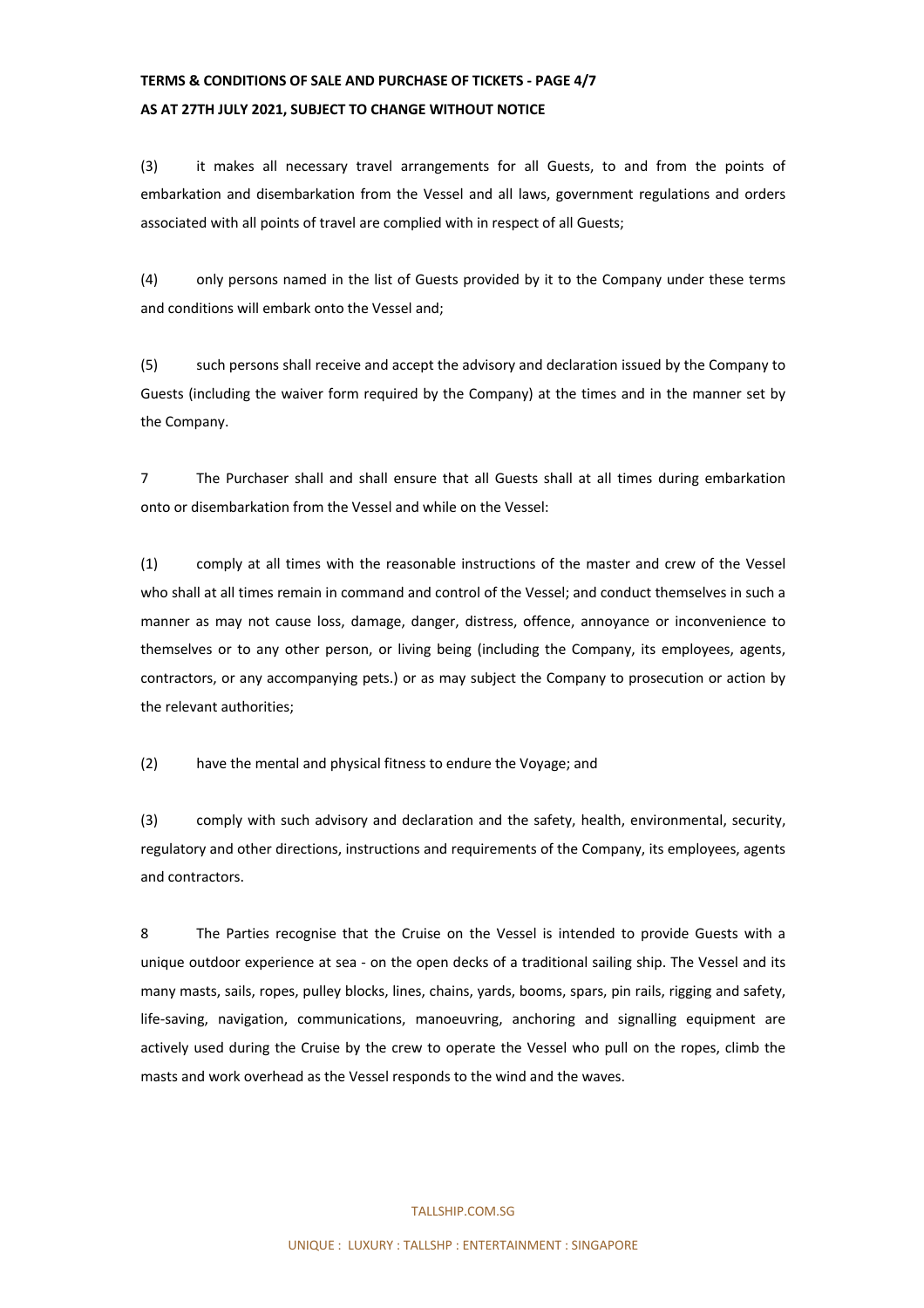# **TERMS & CONDITIONS OF SALE AND PURCHASE OF TICKETS - PAGE 5/7 AS AT 27TH JULY 2021, SUBJECT TO CHANGE WITHOUT NOTICE**

To provide an interesting experience and allow Guests to observe the crew at work, there are no physical barriers obstructing Guests' view of the sea or separating Guests from the crew or the Vessel's equipment while they work. Guests will be in a dynamic environment unlike that of any other vessels they may be familiar with such as ferries or cruise ships or on land. The Company has identified some foreseeable adverse events in the Royal Albatross Passenger Safety Rules which are also available at https://www.tallship.com.sg/safetyrules.pdf and at our office and before boarding the Vessel in respect of which Guests must take their own reasonable precautions to ensure the safety of themselves and others. Accordingly, the Purchaser must advise Guests of the foreseeable adverse events and take and require Guests to take reasonable avoidance measures - some of which are also listed in the Royal Albatross Passenger Safety Rules. Purchasers should advise and bring such safety precautions to the attention of their Guests. Generally, Guests must comply with the crew's reasonable instructions (if any) and must exercise caution at all times, such as by ensuring their own sure footing and holding on while moving around the Vessel and not touching or interfering in any way with the sailing equipment or other equipment of the Vessel. The Purchaser and any Guest that ignores the Royal Albatross Passenger Safety Rules and/or does not take reasonable avoidance measures will be deemed to be negligent and shall indemnify the Company and its employees for all resulting loss or damage of property or injury or death and against all actions, claims, demands, losses, damages and costs and expenses (including the solicitor and client, costs of the claimant and the Company and its employees) made by any other purchaser, Guest or any third party or suffered or incurred by the Company and its employees. Subject to the foregoing, the Company accepts responsibility for the proven negligence of itself or its employees but will not accept responsibility for the negligence of others. The Purchaser expressly acknowledges on its own behalf and on behalf of Guests that the provisions of this Condition satisfy the requirements of reasonableness specified in the Unfair Contract Terms Act Cap 396 and that they shall be estopped from claiming the contrary at any future date in the event of any dispute with the Company or its employees concerning this Condition. If notwithstanding the foregoing provisions of this Condition, the Company or its employees are found by any competent court to be liable for any such loss or damage of property or any injury or death of the Purchaser or any Guest, the aggregate liability of the Company and its employees shall not exceed any sum paid by the Purchaser to the Company.

9 The Company may for any reason which need not be disclosed, refuse to permit any person to embark onto or may require the Purchaser to immediately remove any employee, agent or contractor of the Purchaser or any Guest from the Vessel or the Company's premises, failing which the Company may do so, all with the Purchaser's co-operation and assistance and at the Purchaser's expense.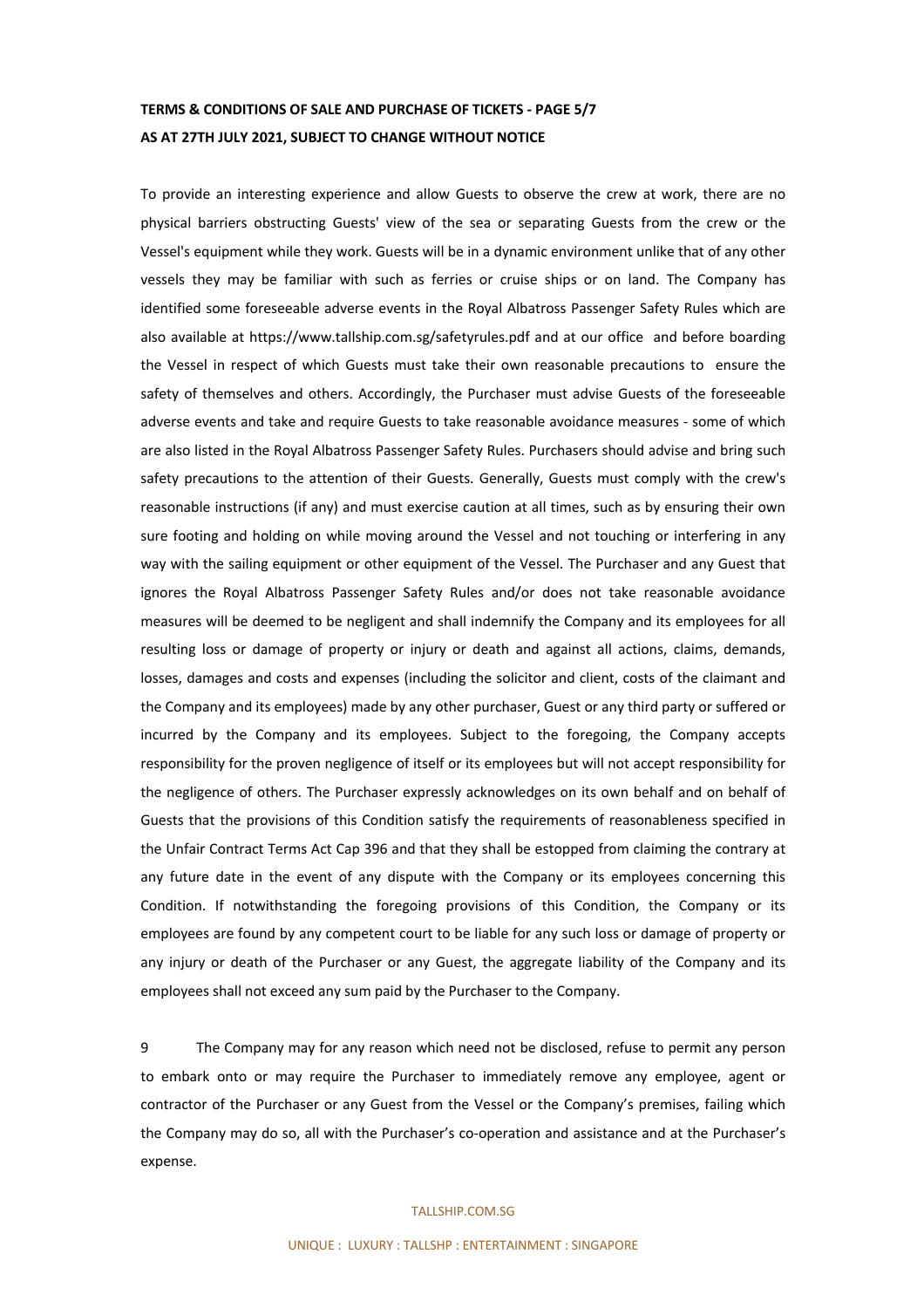## **TERMS & CONDITIONS OF SALE AND PURCHASE OF TICKETS - PAGE 6/7 AS AT 27TH JULY 2021, SUBJECT TO CHANGE WITHOUT NOTICE**

10 If any form of recording takes place during any event attended by the Purchaser as part of the Cruise (including photography, video and/or audio recordings), the Purchaser hereby consents for itself and the Guests for their image or voice to be recorded at the event and for such recording to be used or quoted in materials printed by or for the Company and/or external media channels (including social media sites). The Purchaser may not disclose any information to any third party nor use for the benefit of any third party, any information in relation to the Tickets, the Contract or any Cruise or the Vessel which is not in the public domain, without the prior written approval of the Company (which approval will not be unreasonably withheld).

11 Either Party may terminate the Contract:

(1) immediately by notice in writing to the other Party upon the bankruptcy, winding up or dissolution, as the case may be, of the other Party or if the other Party shall enter into any arrangement with its creditors; or

(2) by reasonable notice in writing to the other Party upon the failure of the other Party to perform its obligation under the Contract notwithstanding that such Party had been notified in writing by the terminating Party of its failure and had been reasonable time to remedy such failure. The Company may terminate the Contract immediately by notice in writing:

(a) upon the death of the Purchaser;

(b) if the Purchaser shall be suspected or charged in any court with the commission of any offence punishable by imprisonment; or

(c) if in the opinion of the Company, the Purchaser has acted or may act in a manner prejudicial to the reputation or interests of the Company or other purchasers.

Notwithstanding the foregoing, the Company may at its discretion choose to suspend the Purchaser or its Guest from enjoyment of any or all Cruises for a period decided by the Company instead of terminating the Contract. The Purchaser shall not be entitled to any reduction or refund of any sum payable by the Purchaser to the Company under the Contract.

12 The Purchaser acknowledges and agrees that the Contract and the Cruise are not intended and shall not be taken as granting to the Purchaser any legal or beneficial ownership or any other form of ownership or proprietary interest in the Company or its property including the Vessel.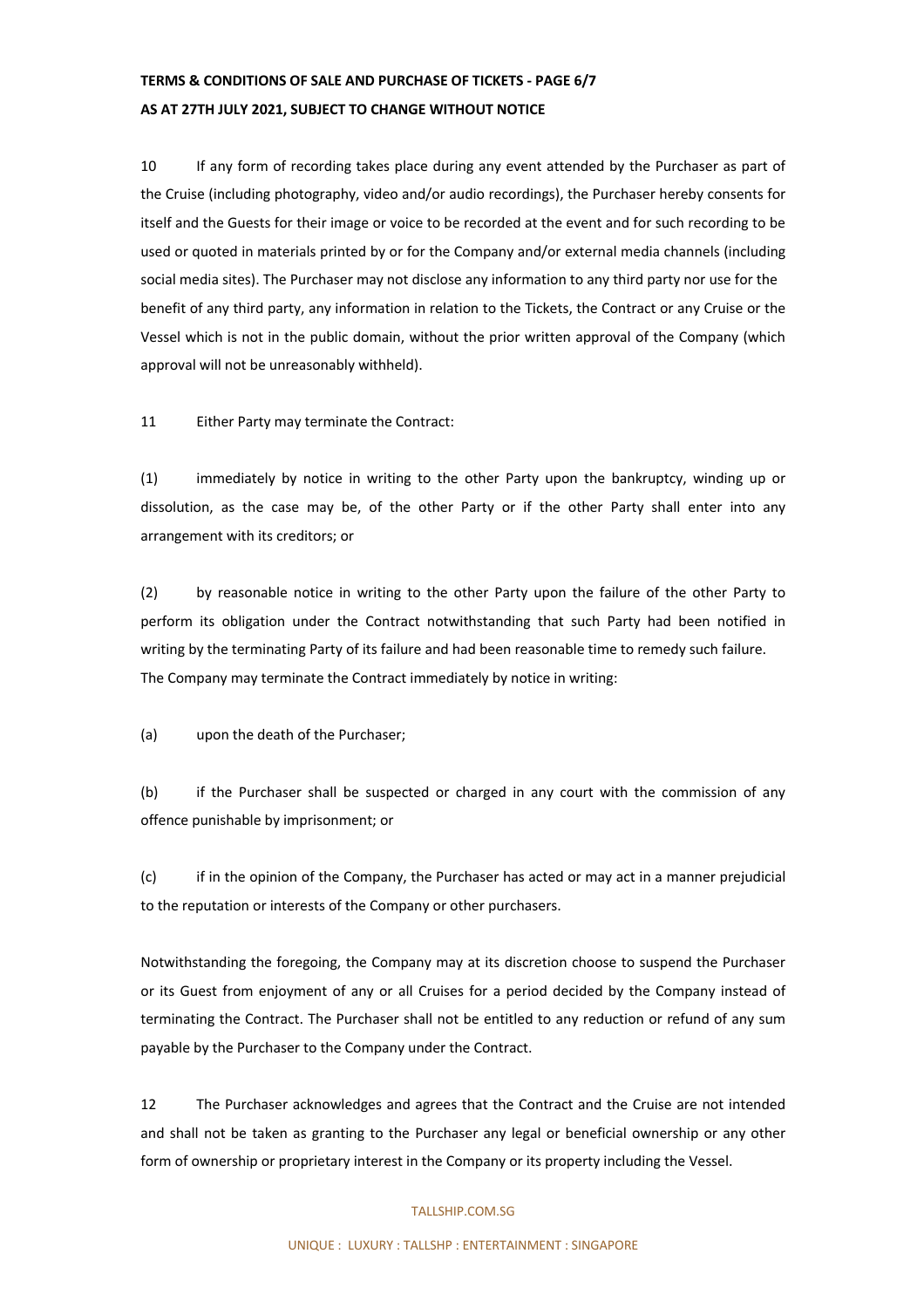# **TERMS & CONDITIONS OF SALE AND PURCHASE OF TICKETS - PAGE 7/7 AS AT 27TH JULY 2021, SUBJECT TO CHANGE WITHOUT NOTICE**

13 The Company reserves the right to amend these terms and conditions and the other terms and conditions referred to in Condition 2 and the advisory, declaration, directions, instructions, policies and requirements issued or required by the Company under these terms and conditions.

14 The Purchaser may not assign, transfer or share its rights and obligations under the Contract without the prior consent of the Company.

15 The Company may operate the Vessel and provide any goods or services in relation to the Cruise through or with any third party, in which case:

(1) the Purchaser agrees that the Company may disclose the personal data of itself and its Guests to such third party; and

(2) the provision of such goods or services shall be the responsibility of such third party and the Purchaser agrees that any dispute in relation to such goods or services is to be directed solely by the Purchaser to such third party. Participation of any third party is subject to change without prior notice to the Purchaser.

Except for the foregoing, a person who is not a party to the Contract shall have no right under the Contracts (Rights of Third Parties) Act (Chap 53B) to enforce any of the provisions of the Act.

16 The Contract and all matters related to or arising from it will be interpreted and governed by Singapore law and subject

to the exclusive jurisdiction of the courts of Singapore.

17 The Parties will endeavour to resolve any dispute arising out of or in connection with the Tickets, the Contract, the Cruise and/or any related agreements through friendly consultation. If no mutually satisfactory resolution can be reached within reasonable time, the Company may choose to refer the dispute on an exclusive basis for final resolution by arbitration in Singapore in accordance with the Arbitration Rules of the Singapore International Arbitration Centre for the time being in force which rules are deemed to be incorporated by reference into this provision.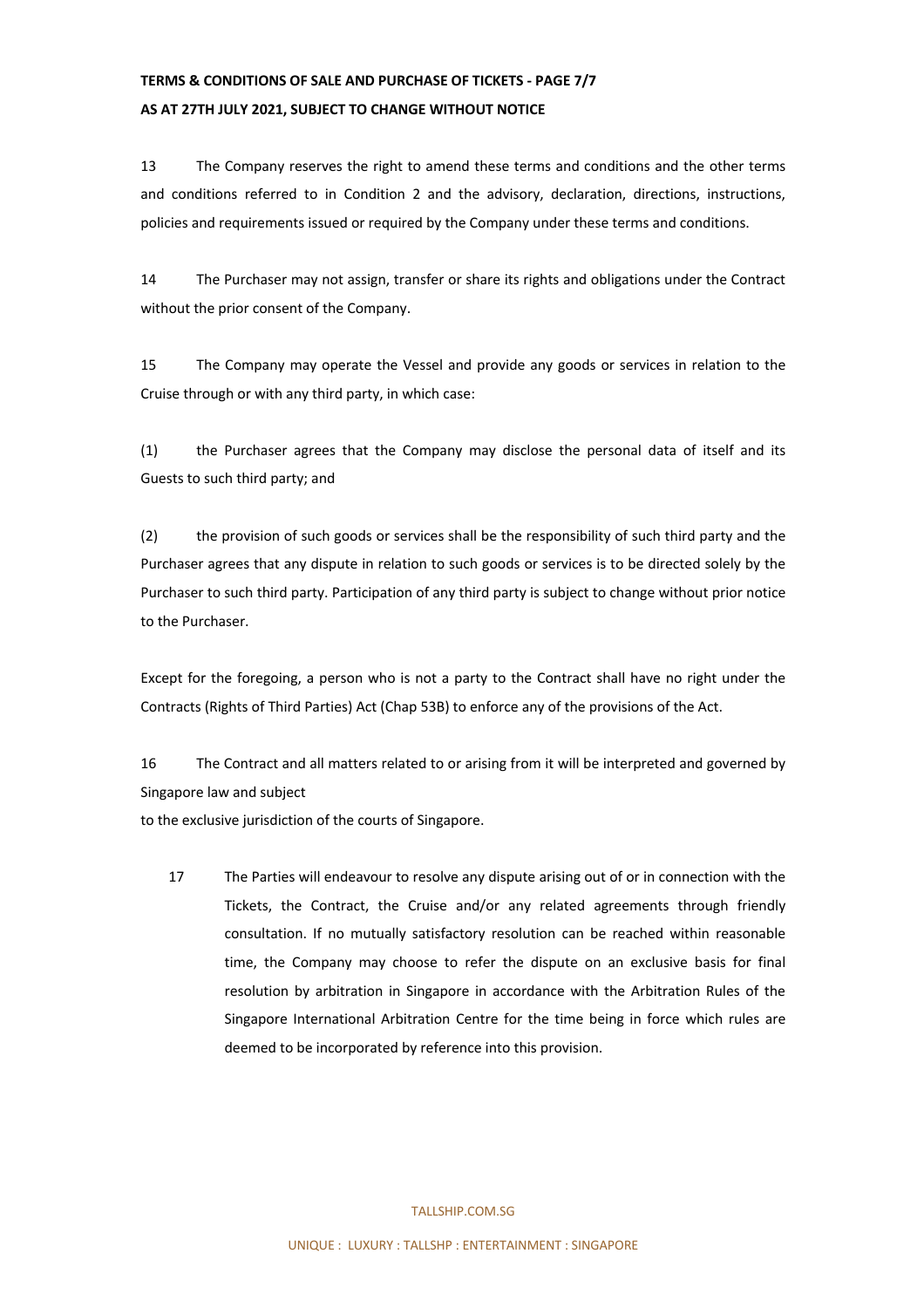### **PURCHASER'S RULES OF CONDUCT**

AS AT 1ST FEBRUARY 2021, SUBJECT TO CHANGE WITHOUT NOTICE PAGE 1/1

Every Purchaser shall on his own behalf and on behalf of all persons invited by the Purchaser and permitted by Tall Ship Adventures Pte Ltd ("the Company") to enter the Company's vessel or premises ("Guests"):

1 comply with and observe these Rules of Conduct, the Terms and Conditions of Sale and Purchase of Tickets, the Bookings Terms and Conditions and all other rules and terms and conditions imposed by the Company from time to time

2 take reasonable measures to ensure the safety and wellbeing of themselves and other persons attending events organised by the Company from time to time and to ensure the security and preservation of the property of the Company, themselves and such person at all times

3 conduct themselves at all times in a courteous, considerate and orderly manner, examples of which conduct include

• not being or in danger of being under the influence of any illegal or intoxicating substance

• not being dishonest, abusive, racist, argumentative, aggressive or behaving in any way considered by the Company to be offensive towards any living being.

• being attired properly, as determined by the Company

• ensuring children are accompanied and supervised by responsible adults at all times

• not bringing onto the Company's vessel or premises any food or beverages provided by third parties

• not smoking or imbibing alcohol except at places (if any) designated by the Company for such purposes

• not bringing any motorized or wheeled mobility equipment onto the Company's vessel or premises, except with the prior permission of the Company and

• not using flash photography in the direction of the crew of the Company's vessel

4 comply and observe the Company's decision (if any) to not serve food and/or beverage to the Purchaser and/or the Guests in the interests of the Purchaser, the Guests and/or any other person

5 not do or omit to be done or suffer or permit to be done or omitted, anything which the Company considers may bring the Company into disrepute or which may be prejudicial to the interests of the Company.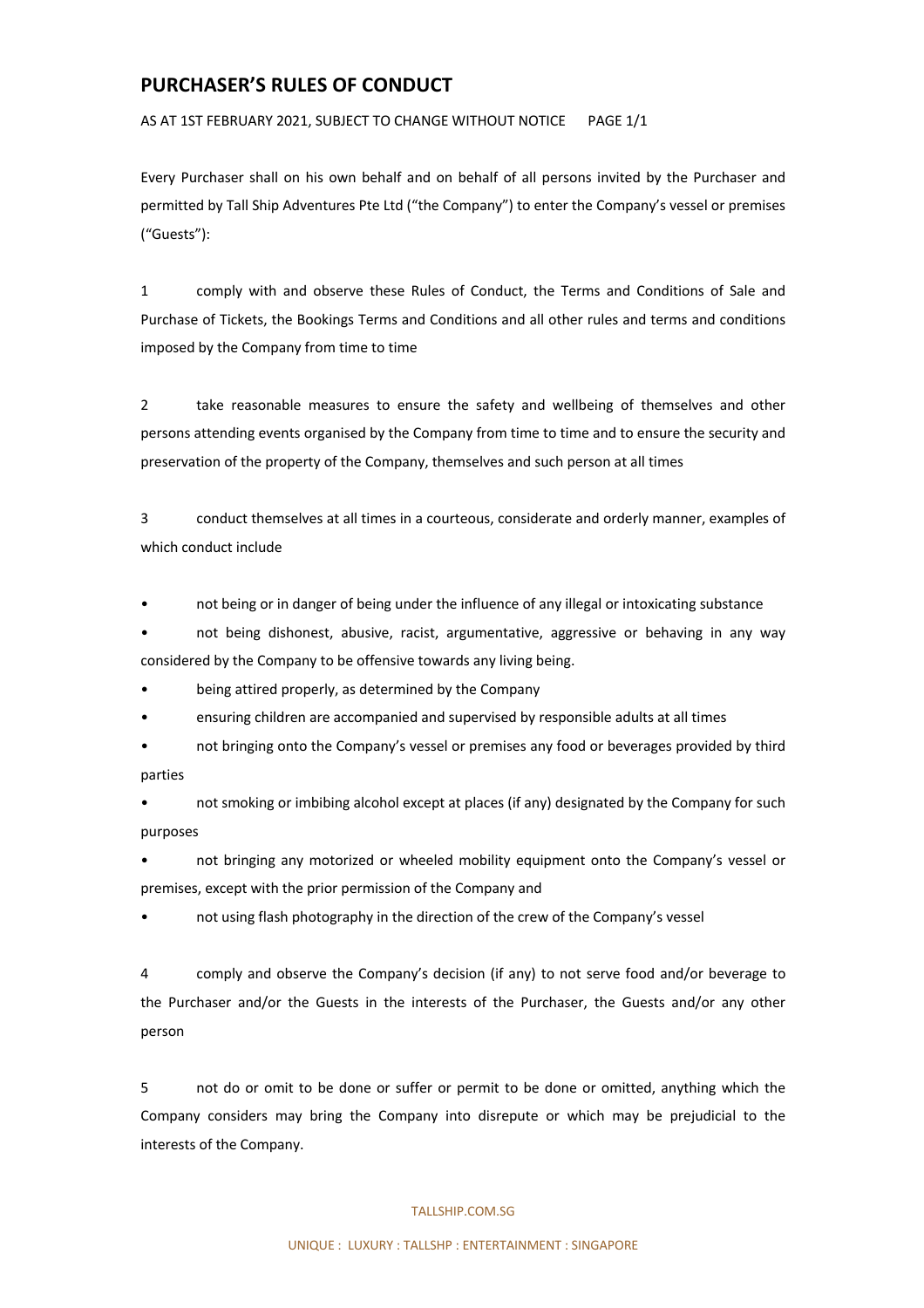### **BOOKINGS TERMS AND CONDITIONS**

AS AT 1ST FEBRUARY 2021, SUBJECT TO CHANGE WITHOUT NOTICE PAGE 1/2

These terms and conditions are applicable to bookings made for events which Purchasers of Tickets and/or their Guests wish to attend and are subject to the terms and conditions of sale and purchase of tickets and other terms and conditions imposed by the Company from time to time. Unless the context requires otherwise or unless expressly agreed otherwise, the expressions defined in the terms and conditions of sale and purchase of tickets will have the same meaning when used in these terms and conditions.

1 Before booking ("Booking") a Ticket for any event ("Event") organised by the Company from time to time, Purchasers are to ensure that they have read the programme and content of the Event to satisfy themselves that the Event will meet their needs.

2 Every Purchaser will make its Booking personally or by the person authorized by the Purchaser to do so. The Company may but shall not be obliged to verify the identity or the authority of the person making the Booking.

3 In any event, the Purchaser and its Guests may not enjoy any Event until all payments for any Booking are received by the Company in full by the time prescribed by the Company and by the payment method required by the Company.

4 No Purchaser may insert, delete or otherwise modify any term or condition of the Booking or the Event.

5 The Company will communicate with the Purchaser primarily via email to the email address provided by the Purchaser in the booking form or to any address provided by the Purchaser subsequently.

6 The Purchaser will communicate with the Company by such means and through the person authorised by the Company from time to time.

7 Upon the Company's approval of the Booking ("successful Booking") and the Purchaser's payment as required by the Company, there will be a legally binding contract between the Member and the Company in respect of the Event.